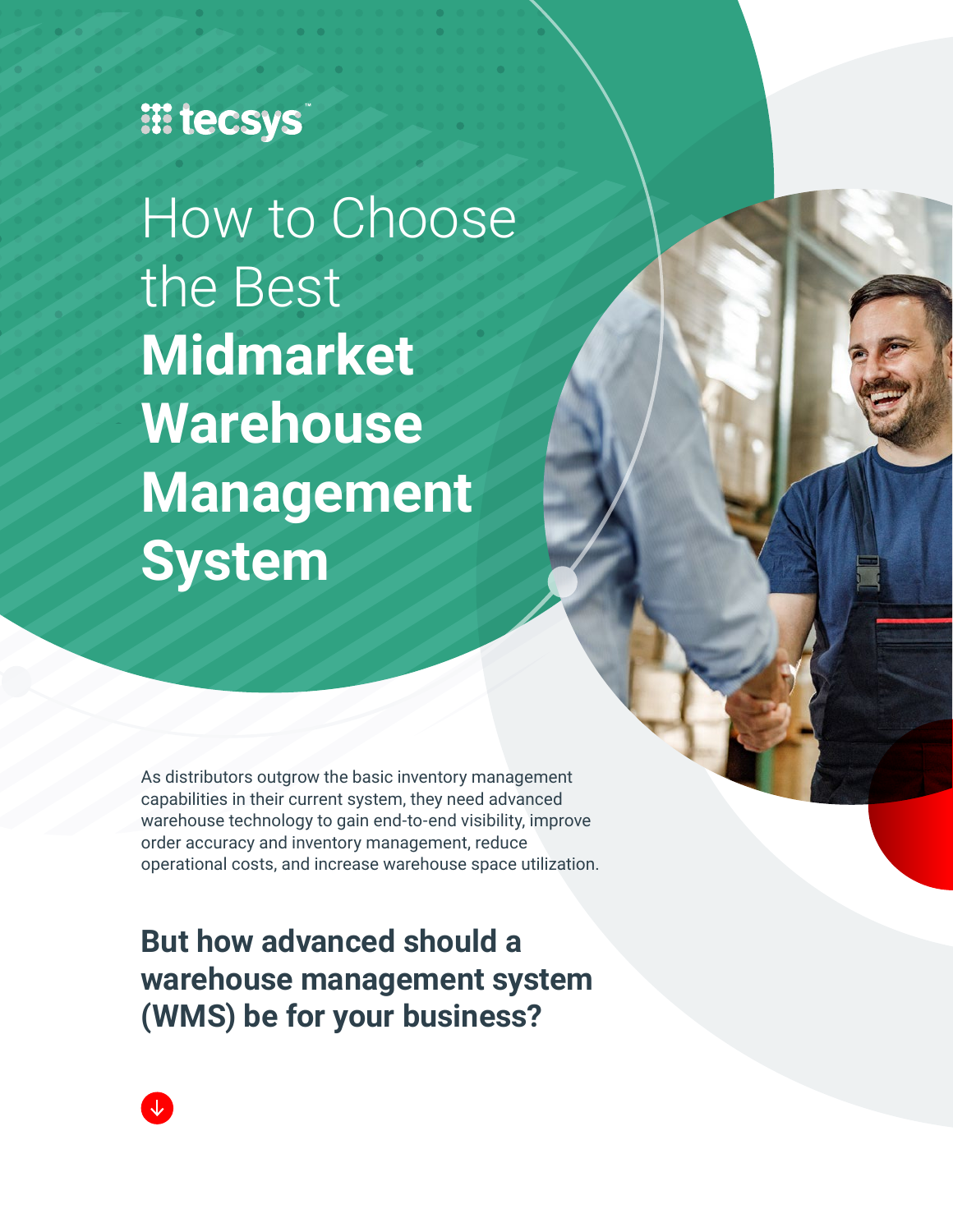#### **One size doesn't fit all.**

Whether it's software, clothing or a car, we all have our unique processes and needs. So, when looking at a WMS, what are the key components that differentiate a midmarket or midsize WMS from large enterprise warehouse systems?

According to Gartner, ease of use, simplicity, time to value and lower cost of ownership continue to be compelling needs for midsize enterprises (MSE). An MSE-focused WMS primarily manages the core warehouse management operations, tasks and activities of less complex warehouse or distribution operations.

**If you are contemplating or ready to take your distribution operations to the next level, here are seven key characteristics you should look for in a midmarket WMS solution.**

EASE OF USE

SIMPLICITY

TIME TO VALUE

COST OF OWNERSHIP

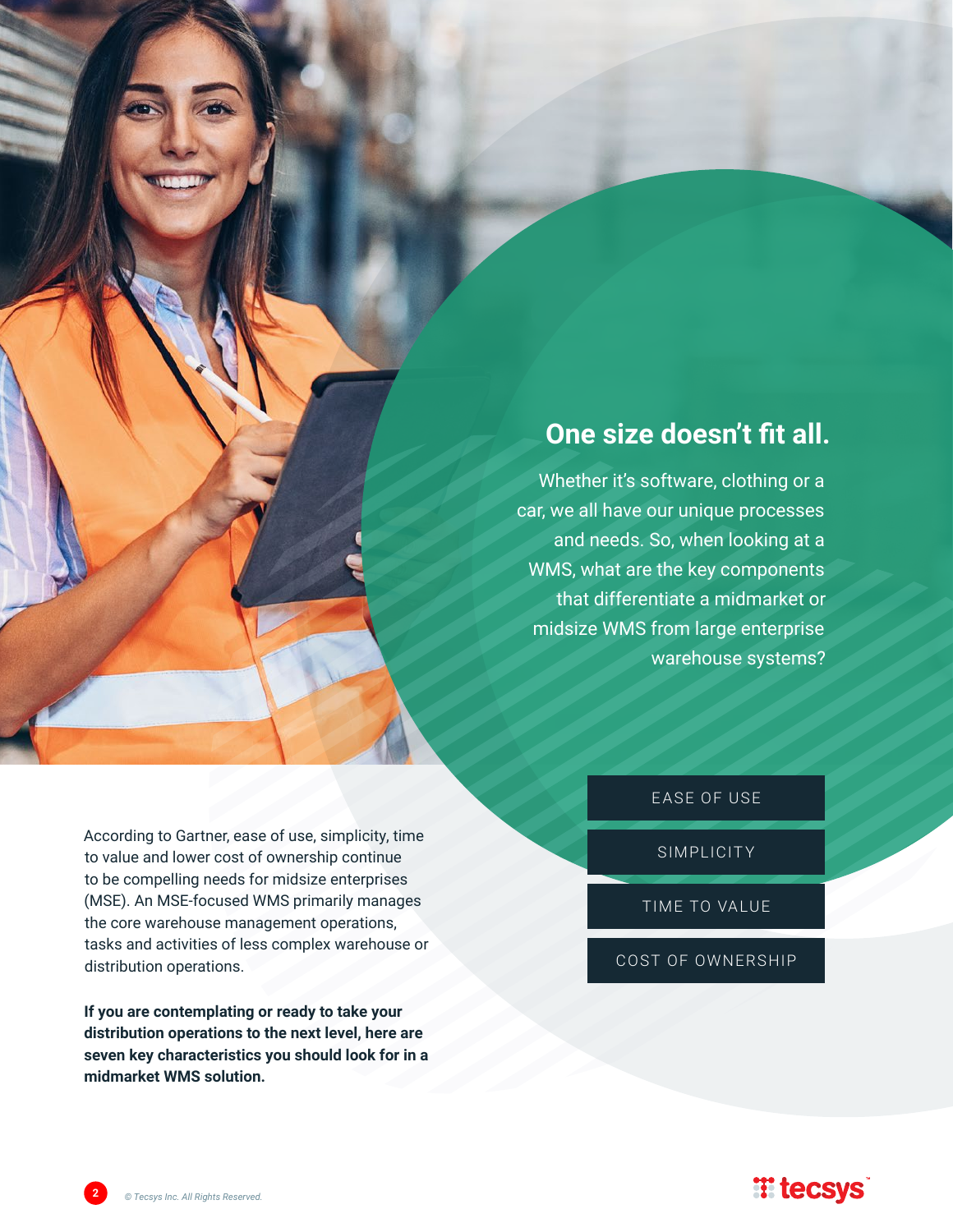### **1. Less complexity, more simplicity**

Midmarket companies are not looking for all the bells and whistles right off the bat. Your warehouse is typically not complex or intricate. You need a simple solution to take your business to the next level, without overwhelming your operations. The core processes such as receiving, putaway, inventory management, cycle counting, picking, replenishment, packing and shipping are what you should look to start off with first.

### **2. Low cost, low risk**

#### Affordability and low risk are critical to any midmarket distributor. You most likely don't have the budget for large software systems nor would you have an extensive IT team to manage and mitigate risk. A proven and affordable solution with low risk to your business is what will bring you peace of mind.



### **Vendor industry experience and track record**

Working with a vendor that understands your industry and the associated nuances is what midmarket organizations look for. You need a vendor with proven success. Find a WMS provider who knows and understands the industrial distribution industry based on their experience and track record of success. You should be able to utilize and incorporate industry best practices in their system and provide measurable industry key performance indicators (KPIs).

# **4.**

#### **Less worry with more security**

Cloud-based solutions provide less management of hardware and added security and accessibility. Today, midmarket organizations are increasingly choosing cloud-based solutions for the security they provide. Moving forward as you grow, it is important for your business to have the ability to access large amounts of data over secure online connections. Cloud-based solutions provide disaster recovery, loss prevention and easy automatic upgrades. Not to mention, sustainability and less worry!

**TE tecsys**